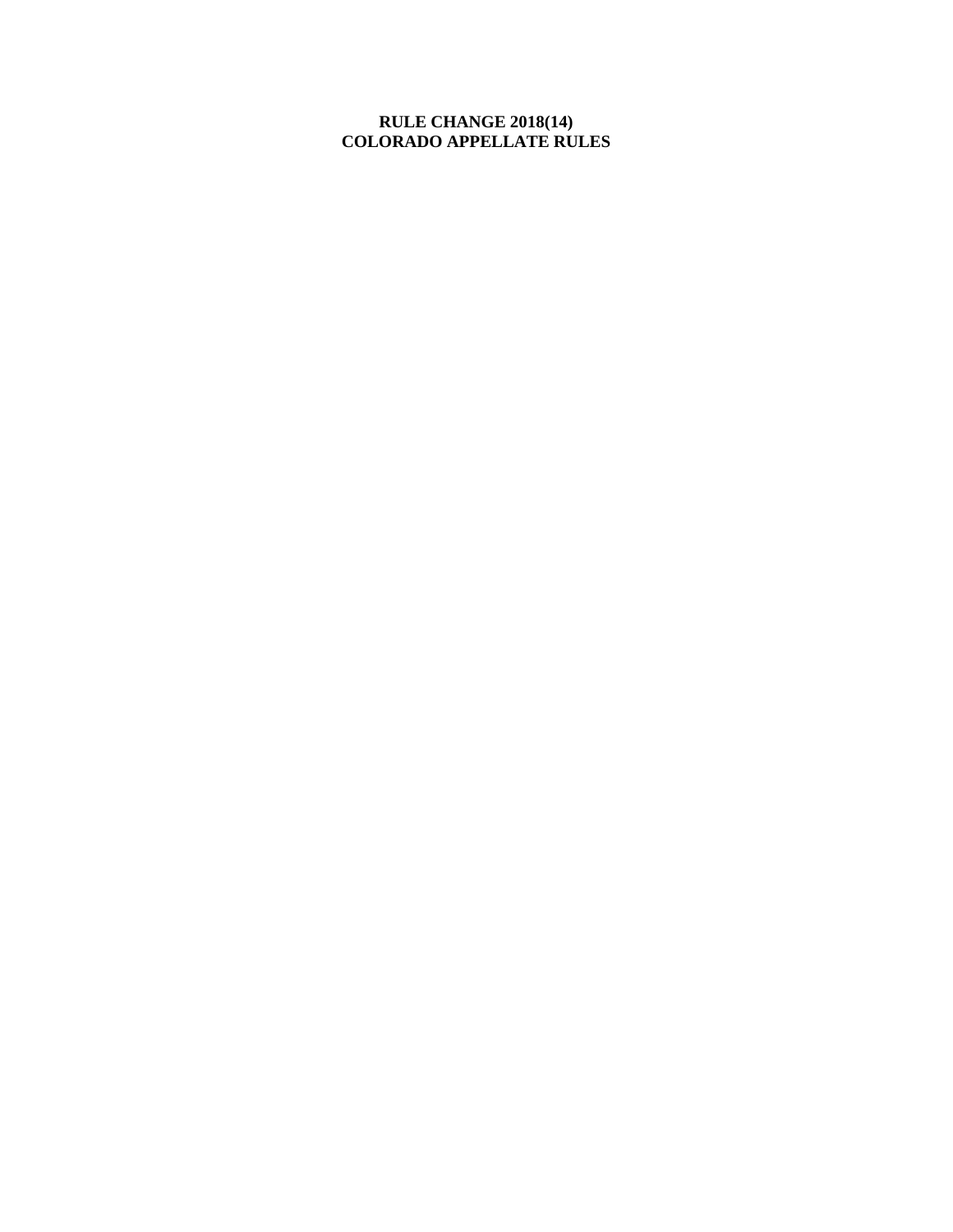### **Rule 3.4 Appeals from Proceedings in Dependency or Neglect**

#### (a)-(k) [NO CHANGE]

(l) **Petition for Writ of Certiorari.** Review of the judgment of the court of appeals may be sought by filing a petition for writ of certiorari in the supreme court in accordance with C.A.R. 51. The petition must be filed within 14 days after the expiration of the time for filing a petition for rehearing or the date of denial of a petition for rehearing by the court of appeals. The filing of the petition results in an automatic stay of proceedings in the court of appeals. Any cross-petition or opposition brief to a petition for writ of certiorari must be filed within 14 days after the filing of the petition. The petition for writ of certiorari, any cross-petition, and any opposition brief must be in the form prescribed by C.A.R. 53(a)-(c) and filed and served in accordance with C.A.R. 53(hf).

(m)-(o) [NO CHANGE]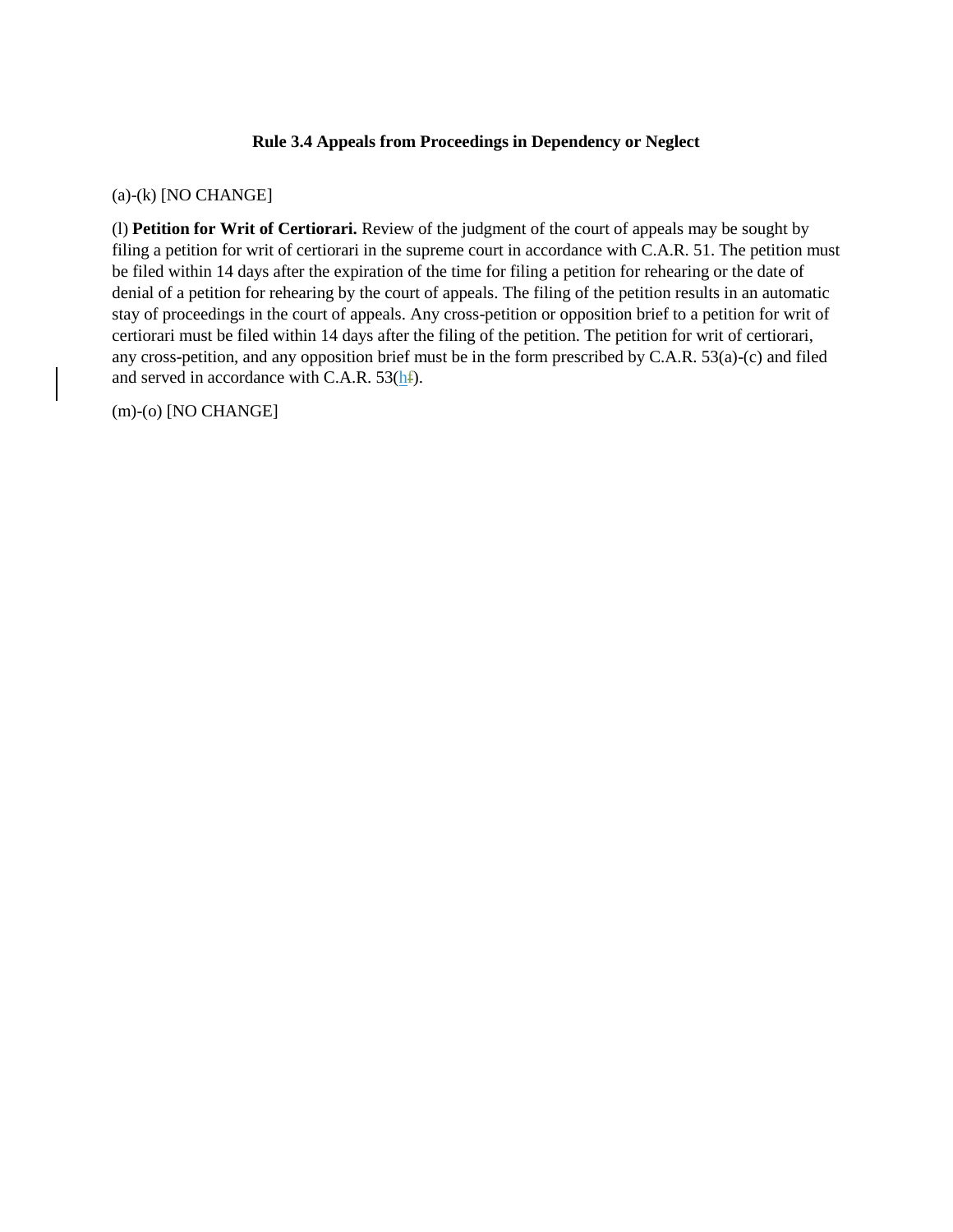## **Rule 3.4 Appeals from Proceedings in Dependency or Neglect**

## (a)-(k) [NO CHANGE]

(l) **Petition for Writ of Certiorari.** Review of the judgment of the court of appeals may be sought by filing a petition for writ of certiorari in the supreme court in accordance with C.A.R. 51. The petition must be filed within 14 days after the expiration of the time for filing a petition for rehearing or the date of denial of a petition for rehearing by the court of appeals. The filing of the petition results in an automatic stay of proceedings in the court of appeals. Any cross-petition or opposition brief to a petition for writ of certiorari must be filed within 14 days after the filing of the petition. The petition for writ of certiorari, any cross-petition, and any opposition brief must be in the form prescribed by C.A.R. 53(a)-(c) and filed and served in accordance with C.A.R. 53(h).

(m)-(o) [NO CHANGE]